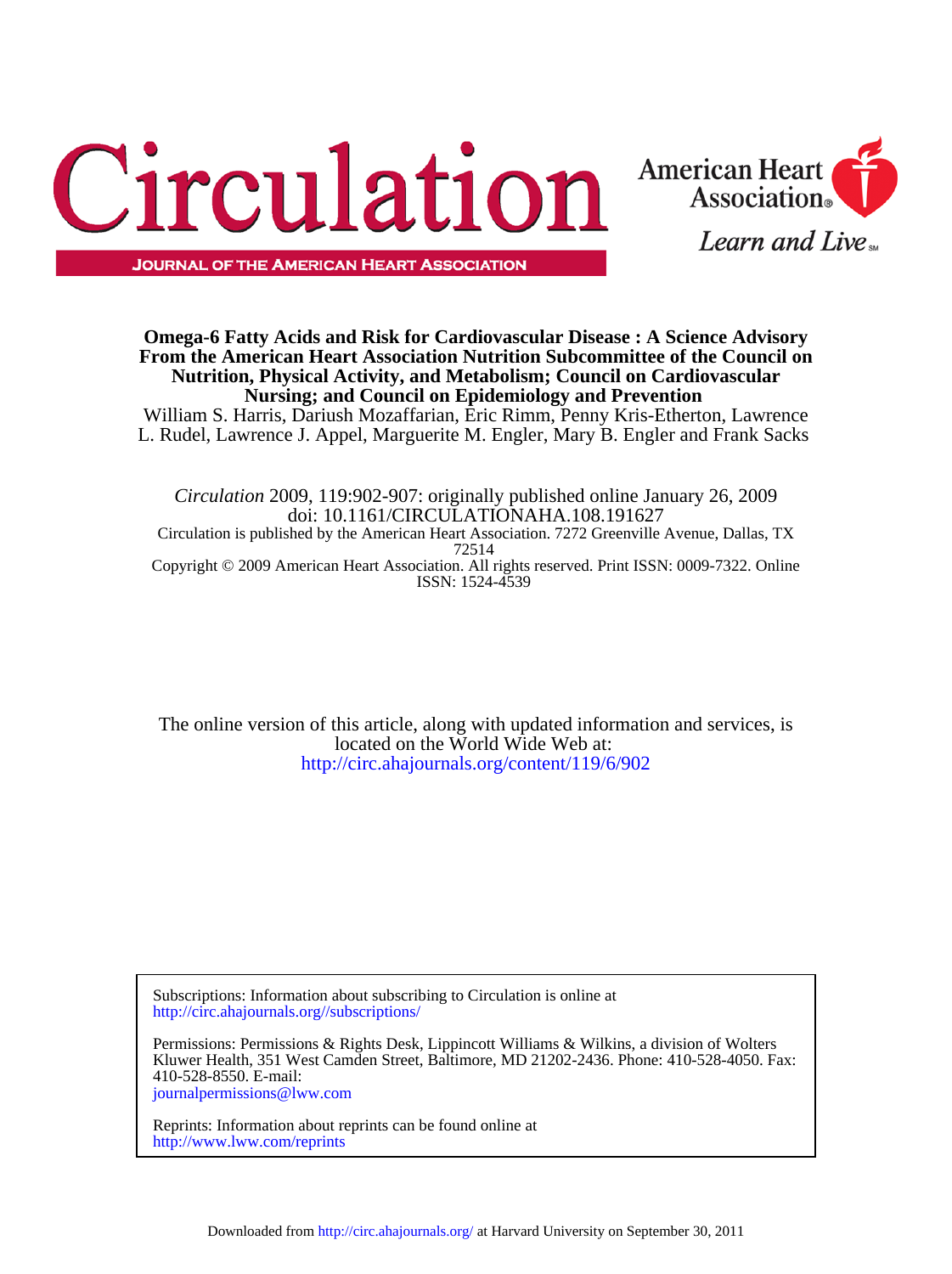# **Omega-6 Fatty Acids and Risk for Cardiovascular Disease**

# **A Science Advisory From the American Heart Association Nutrition Subcommittee of the Council on Nutrition, Physical Activity, and Metabolism; Council on Cardiovascular Nursing; and Council on Epidemiology and Prevention**

William S. Harris, PhD, FAHA, Chair; Dariush Mozaffarian, MD, DrPH, FAHA; Eric Rimm, ScD, FAHA; Penny Kris-Etherton, PhD, FAHA; Lawrence L. Rudel, PhD, FAHA; Lawrence J. Appel, MD, MPH, FAHA; Marguerite M. Engler, PhD, FAHA; Mary B. Engler, PhD, FAHA; Frank Sacks, MD, FAHA

A large body of literature suggests that higher intakes of omega-6 (or n-6) polyunsaturated fatty acids (PUFAs) reduce risk for coronary heart disease (CHD). However, for the reasons outlined below, some individuals and groups have recommended substantial reductions in omega-6 PUFA intake.<sup>1-4</sup> The purpose of this advisory is to review evidence on the relationship between omega-6 PUFAs and the risk of CHD and cardiovascular disease.

### **Omega-6 PUFAs**

Omega-6 PUFAs are characterized by the presence of at least 2 carbon-carbon double bonds, with the first bond at the sixth carbon from the methyl terminus. Linoleic acid (LA), an 18-carbon fatty acid with 2 double bonds (18:2 omega-6), is the primary dietary omega-6 PUFA. LA cannot be synthesized by humans, and although firm minimum requirements have not been established for healthy adults, estimates derived from studies in infants and hospitalized patients receiving total parenteral nutrition suggest that an LA intake of  $\approx 0.5\%$  to 2% of energy is likely to suffice. After consumption, LA can be desaturated and elongated to form other omega-6 PUFAs such as  $\gamma$ -linolenic and dihomo- $\gamma$ -linolenic acids. The latter is converted to the metabolically important omega-6 PUFA arachidonic acid (AA; 20:4 omega-6), the substrate for a wide array of reactive oxygenated metabolites. Because LA accounts for 85% to 90% of the dietary omega-6 PUFA, this advisory focuses primarily on this fatty acid, recognizing that dietary AA, which can affect tissue AA

levels,<sup>5</sup> may have physiological sequelae.<sup>6–8</sup> LA comes primarily from vegetable oils (eg, corn, sunflower, safflower, soy). The average US intake of LA, according to National Health and Nutrition Examination Survey 2001 to 2002 data for adults  $\geq$ 19 years of age, is 14.8 g/d.<sup>9</sup> On the basis of an average intake of 2000 kcal/d, LA intake is 6.7% of energy. AA ( $\approx$ 0.15 g/d) is consumed preformed in meat, eggs, and some fish.

#### **Omega-6 PUFAs and Inflammation**

Arguments for reduced LA intakes are based on the assumption that because CHD has an inflammatory component<sup>10</sup> and because the omega-6 fatty acid, AA, is the substrate for the synthesis of a variety of proinflammatory molecules, reducing LA intakes should reduce tissue AA content, which should reduce the inflammatory potential and therefore lower the risk for CHD. The evidence, derived primarily from human studies, regarding this line of reasoning is examined below.

AA is the substrate for the production of a wide variety of eicosanoids (20-carbon AA metabolites). Some are proinflammatory, vasoconstrictive, and/or proaggregatory, such as prostaglandin  $E_2$ , thromboxane  $A_2$ , and leukotriene  $B_4$ . However, others are antiinflammatory/antiaggregatory, such as prostacyclin, lipoxin A<sub>4</sub>,<sup>11</sup> and epoxyeicosatrienoic acids.<sup>12</sup> Epoxyeicosatrienoic acids are fatty acid epoxides produced from AA by a cytochrome P450 epoxygenase. Epoxyeicosatrienoic acids also have important vasodilator properties via

**(***Circulation***. 2009;119:902-907.)**

© 2009 American Heart Association, Inc.

The American Heart Association makes every effort to avoid any actual or potential conflicts of interest that may arise as a result of an outside relationship or a personal, professional, or business interest of a member of the writing panel. Specifically, all members of the writing group are required to complete and submit a Disclosure Questionnaire showing all such relationships that might be perceived as real or potential conflicts of interest.

This statement was approved by the American Heart Association Science Advisory and Coordinating Committee on November 6, 2008. A copy of the statement is available at http://www.americanheart.org/presenter.jhtml?identifier=3003999 by selecting either the "topic list" link or the "chronological list" link (No. LS-1966). To purchase additional reprints, call 843-216-2533 or e-mail kelle.ramsay@wolterskluwer.com.

Expert peer review of AHA Scientific Statements is conducted at the AHA National Center. For more on AHA statements and guidelines development, visit http://www.americanheart.org/presenter.jhtml?identifier=3023366.

Permissions: Multiple copies, modification, alteration, enhancement, and/or distribution of this document are not permitted without the express permission of the American Heart Association. Instructions for obtaining permission are located at http://www.americanheart.org/presenter.jhtml? identifier-4431. A link to the "Permission Request Form" appears on the right side of the page.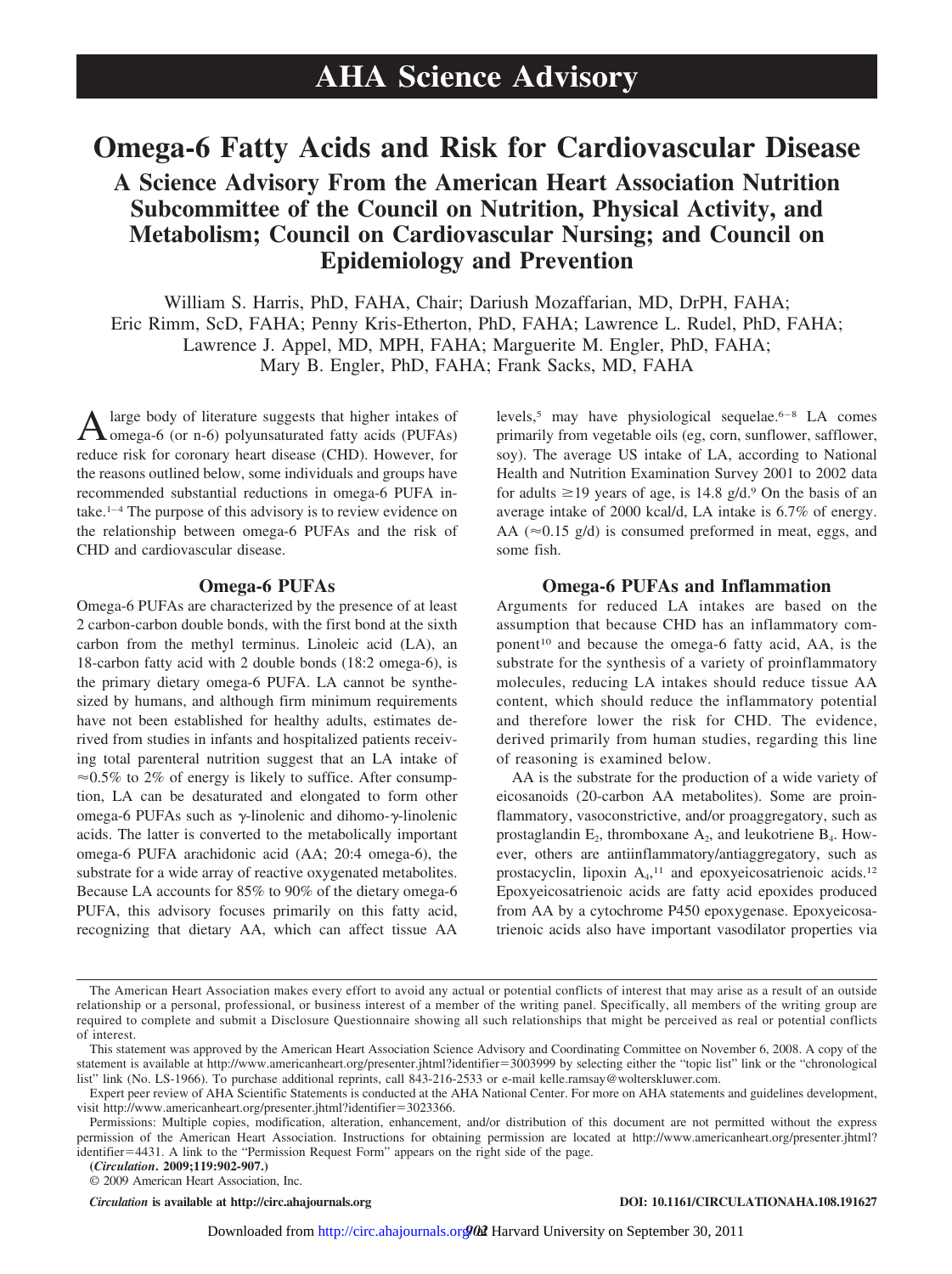hyperpolarization and relaxation of vascular smooth muscle cells.13 Importantly, because the production of AA from LA is tightly regulated,<sup>14</sup> wide variations in dietary LA (above minimal essential intakes) do not materially alter tissue AA content.15 In tracer studies, the extent of conversion of LA to AA is  $\approx 0.2\%$ .<sup>16</sup>

In studies with vascular endothelial cells, omega-6 PUFA had antiinflammatory properties, suppressing the production of adhesion molecules, chemokines, and interleukins, all key mediators of the atherosclerotic process.17 In human studies, higher plasma levels of omega-6 PUFAs, mainly AA, were associated with decreased plasma levels of serum proinflammatory markers, particularly interleukin-6 and interleukin-1 receptor antagonist, and increased levels of antiinflammatory markers, particularly transforming growth factor- $\beta$ .<sup>18</sup> When healthy volunteers were given  $\approx$ 7 times the usual intake of AA (ie, 1.5 g/d) in a 7-week controlled feeding study, no effects on platelet aggregation, bleeding times, the balance of vasoactive metabolites, serum lipid levels, or immune response were observed.<sup>5–8</sup> Likewise, in a recent study from Japan, AA supplementation (840 mg/d for 4 weeks) had no effect on any metabolic parameter or platelet function.19 Consistent with this, in observational studies, higher omega-6 PUFA consumption was associated with unaltered or lower levels of inflammatory markers.20

Diets high in LA can increase the ex vivo susceptibility of low-density lipoprotein (LDL) to oxidation,<sup>21</sup> and oxidized LDL can promote vascular inflammation.<sup>22</sup> Therefore, oxidized LDL may play some role in the etiology of CHD.<sup>23</sup> However, the extent of LDL oxidation at higher LA intakes (5% to 15% of energy) has not been established, and its clinical relevance is in question owing to the general failure of antioxidant treatments to mitigate CHD risk in most randomized trials.24 At present, little direct evidence supports a net proinflammatory, proatherogenic effect of LA in humans.22,25,26

## **Omega-6 PUFA Consumption and Other CHD Risk Factors/Markers**

The cholesterol-lowering effect of LA is well established from human trials. In a meta-analysis of 60 feeding studies including 1672 volunteers, the substitution of PUFA (largely omega-6, varying from 0.6% to 28.8% energy) for carbohydrates had more favorable effects on the ratio of total to high-density lipoprotein cholesterol (perhaps the best lipid predictor of CHD risk) than any class of fatty acids.27 Higher plasma PUFA levels are associated with a reduced ratio of total to high-density lipoprotein cholesterol,<sup>28</sup> and epidemiologically, the replacement of 10% of calories from saturated fatty acid with omega-6 PUFA is associated with an 18 mg/dL decrease in LDL cholesterol, greater than that observed with similar replacement with carbohydrate.<sup>29</sup> These findings confirm an LDL-lowering effect of omega-6 PUFA beyond that produced by the removal of saturated fatty acids. Favorable effects of LA on cholesterol levels are thus well documented and would predict significant reductions in CHD risk. Additionally, higher LA intakes may improve insulin resistance<sup>30</sup> and reduce the incidence of diabetes mellitus,<sup>31</sup> and higher serum LA levels are associated with lower blood

pressure.32 Nevertheless, not all studies support a beneficial effect of LA on CHD risk markers. For example, an angiographic study reported a direct association between PUFA intakes and luminal narrowing in women with CHD.33 However, effects on markers do not always translate into effects on actual clinical end points; thus, it is essential to evaluate the relations between LA consumption and CHD events.

## **Omega-6 PUFA Consumption and CHD Events: Observational Studies**

### **Ecological Studies**

Cross-cultural, cross-sectional, and time-trend studies examining omega-6 PUFA intake and CHD risk demonstrate equivocal results.34,35 Among the 4584 subjects in the National Heart, Lung, and Blood Institute Family Heart Study, the prevalence of coronary artery disease was  $\approx 66\%$  higher at LA intakes of 1.8% compared with 5.3%.<sup>36</sup> The weaknesses of these study designs for evaluating diet-disease relations are well documented,37 and most evaluated only total PUFA intake, failing to distinguish between omega-3 and omega-6 PUFAs and their potentially distinct effects. Given these limitations, firm conclusions cannot be drawn from these studies.

#### **Case-Control Studies**

In a meta-analysis of 25 case-control studies (including 1998 cases and 6913 controls) evaluating blood/tissue omega-6 PUFA content and CHD events, LA content was inversely associated with CHD risk, whereas AA was unrelated to CHD risk.38 Even very high LA intakes have been associated with lower risk; in 1 study in Israel,<sup>39</sup> where  $25\%$  of the population consumes  $>12\%$  of energy as omega-6 PUFA, an inverse association was found between adipose LA and acute myocardial infarction after controlling for other omega-6 PUFAs.

#### **Prospective Cohort Studies**

These observational studies use the strongest designs, minimizing both selection and recall bias. No significant associations between LA or omega-6 PUFA intake and CHD risk were seen in the Finnish Alpha-Tocopherol, Beta-Carotene Cancer Prevention Study,<sup>40</sup> Lipid Research Clinics study,41 or Honolulu Heart Program.42 Modest, nonsignificant inverse associations were observed in the Multiple Risk Factor Intervention Trial,43 the Irish-Boston Heart Study,<sup>44</sup> and the Health Professionals Follow-Up Study.45 In the Health Professionals Follow-Up Study, CHD rates were lowest in participants with higher intake of both omega-3 and omega-6 PUFAs,46 and in the Western Electric Study<sup>47</sup> and the Kupio Heart Study,<sup>48</sup> higher LA intakes or serum levels were associated with lower risk of CHD or total mortality. In the Nurses' Health Study, in which diet was assessed multiple times over 20 years,<sup>49</sup> CHD risk was  $\approx 25\%$  lower comparing the 95th and 5th percentiles of LA intake (7.0% versus 2.8% of energy, respectively). Most prospective cohort studies have not found significant associations between omega-6 fatty acid intakes and ischemic<sup>50-52</sup> or hemorrhagic<sup>50,51,53</sup> stroke or stroke mortality.54 In 1 prospective study, serum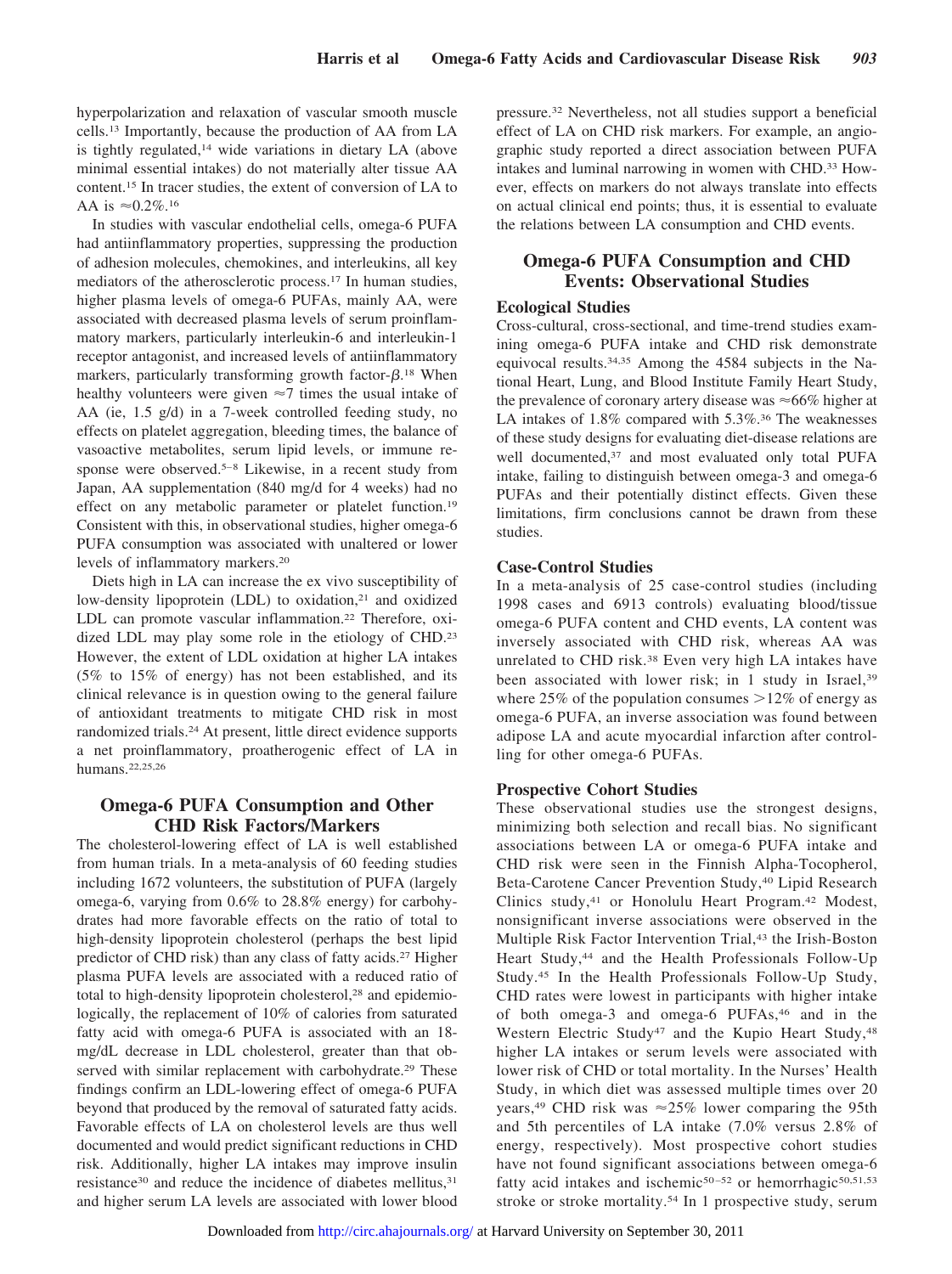LA levels predicted lower risk of stroke, particularly ischemic stroke.55 LA intakes are not associated with risk for cancer.26 Therefore, observational studies generally suggest an overall modest benefit of omega-6 PUFA intake on CHD risk and no significant effect on stroke or cancer. These studies, some of which included LA intakes of up to 10% to 12% of energy, contradict the supposition that higher omega-6 PUFA intakes increase risk for CHD.

### **Omega-6 PUFA Consumption and CHD Events: Randomized Controlled Trials**

Several randomized trials have evaluated the effects of replacing saturated fatty acids with PUFAs on CHD events.<sup>56-65</sup> Intakes of PUFA (almost entirely omega-6 PUFA) ranged from 11% to 21%. In addition to the inability to double-blind these studies, many had design limitations such as small sample size  $(n=54)$ ,<sup>65</sup> the provision of only  $\approx$  50% of meals,<sup>56</sup> outcomes composed largely of "soft" ECG end points,59,60 randomization of sites rather than individuals with open enrollment and high turnover of subjects,<sup>59,60</sup> use of vegetable oils that also contained the plant omega-3 fatty acid  $\alpha$ -linolenic acid,<sup>57,59,60</sup> and simultaneous recommendations to increase fish and cod liver oil use.58 Nevertheless, a meta-analysis including 6 of these trials<sup>56-60,62-64</sup> indicated that replacing saturated fatty acids with PUFAs lowered the risk for CHD events by 24%.66 Of the remaining 4 studies, 1 reported a significant 45% reduction in risk,59 whereas no significant effect was seen in the others.<sup>60,61,65</sup>

These trials tested the effect of replacing saturated fatty acids; no randomized trial has reported the effects of replacing carbohydrate or protein with omega-6 PUFAs on CHD risk. Although limitations are present for each trial, the combined results of these studies and the observational trials provide evidence that replacing saturated fatty acid or refined carbohydrate (eg, sugars, white bread, white rice, potatoes) with omega-6 PUFAs reduces CHD risk. On the basis of the intakes of omega-6 PUFAs used in the randomized trials, metabolic studies, and nonhuman primate studies discussed below, reductions in CHD risk might be expected with omega-6 PUFA intakes of 10% to 21% of energy compared with lower intakes, with no clinical evidence for adverse events.

## **Recommended Intakes of Omega-6 Fatty Acids**

Dietary recommendations for omega-6 PUFAs traditionally focused on the prevention of essential fatty acid deficiency but are now increasingly seeking to define "optimal" intakes to reduce risk for chronic disease, particularly CHD. The Institute of Medicine's Food and Nutrition Board, in their Dietary Reference Intake Report for Energy and Macronutrients,<sup>67</sup> defines an adequate intake of LA as 17 g/d for men and 12 g/d for women (5% to 6% of energy) 19 to 50 years of age, approximately the current median US intake. Both the Dietary Reference Intake Report and the 2005 Dietary Guidelines for Americans68 support an acceptable macronutrient distribution range (the range of intakes for a particular energy source

that is associated with reduced risk of chronic disease while providing adequate intakes of essential nutrients) of 5% to 10% dietary energy from omega-6 PUFAs. The Third Adult Treatment Panel of the National Cholesterol Education Program recommends PUFA consumption up to 10%, noting that "there are no large populations that have consumed large quantities of polyunsaturated fatty acids for long periods. Thus, high intakes have not been proven safe in large populations; this introduces a note of caution for recommending high intakes."69 On the other hand, evidence from trials in nonhuman primates has demonstrated cardiovascular benefits and no evidence of harm with LA intakes of  $25\%$  of energy for up to 5 years,  $70,71$ and randomized trials in humans have shown reduced CHD risk with omega-6 PUFA intakes of 11% to 21% of energy for up to 11 years with no evidence of harm.

Other governmental health recommendations for omega-6 fatty acid intakes (on a percent energy basis) are as follows: European Commission, 4% to 8%72; Food and Agriculture Organization/World Health Organization, 5% to 8%73; British Nutrition Foundation, 6% to 6.5% (maximum,  $10\%)$ <sup>74</sup>; the Department of Health and Ageing, Australia and New Zealand, 4% to 5% (maximum, 10%)<sup>75</sup>; and the American Dietetic Association/Dietitians of Canada, 3% to 10%.76 The American Heart Association places primary emphasis on healthy eating patterns rather than on specific nutrient targets.

Advice to reduce omega-6 PUFA intakes is typically framed as a call to lower the ratio of dietary omega-6 to omega-3 PUFAs.<sup>1-4</sup> Although increasing omega-3 PUFA tissue levels does reduce the risk for CHD,77,78 it does not follow that decreasing omega-6 levels will do the same. Indeed, the evidence considered here suggests that it would have the opposite effect. Higher omega-6 PUFA intakes can inhibit the conversion of  $\alpha$ -linolenic acid to eicosapentaenoic acid,79 but such conversion is already quite low,80 and whether additional small changes would have net effects on CHD risk after the other benefits of LA consumption are taken into account is not clear. The focus on ratios, rather than on levels of intake of each type of PUFA, has many conceptual and biological limitations.<sup>81</sup>

## **Conclusions**

This advisory was undertaken to summarize the current evidence on the consumption of omega-6 PUFAs, particularly LA, and CHD risk. Aggregate data from randomized trials, case-control and cohort studies, and long-term animal feeding experiments indicate that the consumption of at least 5% to 10% of energy from omega-6 PUFAs reduces the risk of CHD relative to lower intakes. The data also suggest that higher intakes appear to be safe and may be even more beneficial (as part of a low–saturated-fat, low-cholesterol diet). In summary, the AHA supports an omega-6 PUFA intake of at least 5% to 10% of energy in the context of other AHA lifestyle and dietary recommendations. To reduce omega-6 PUFA intakes from their current levels would be more likely to increase than to decrease risk for CHD.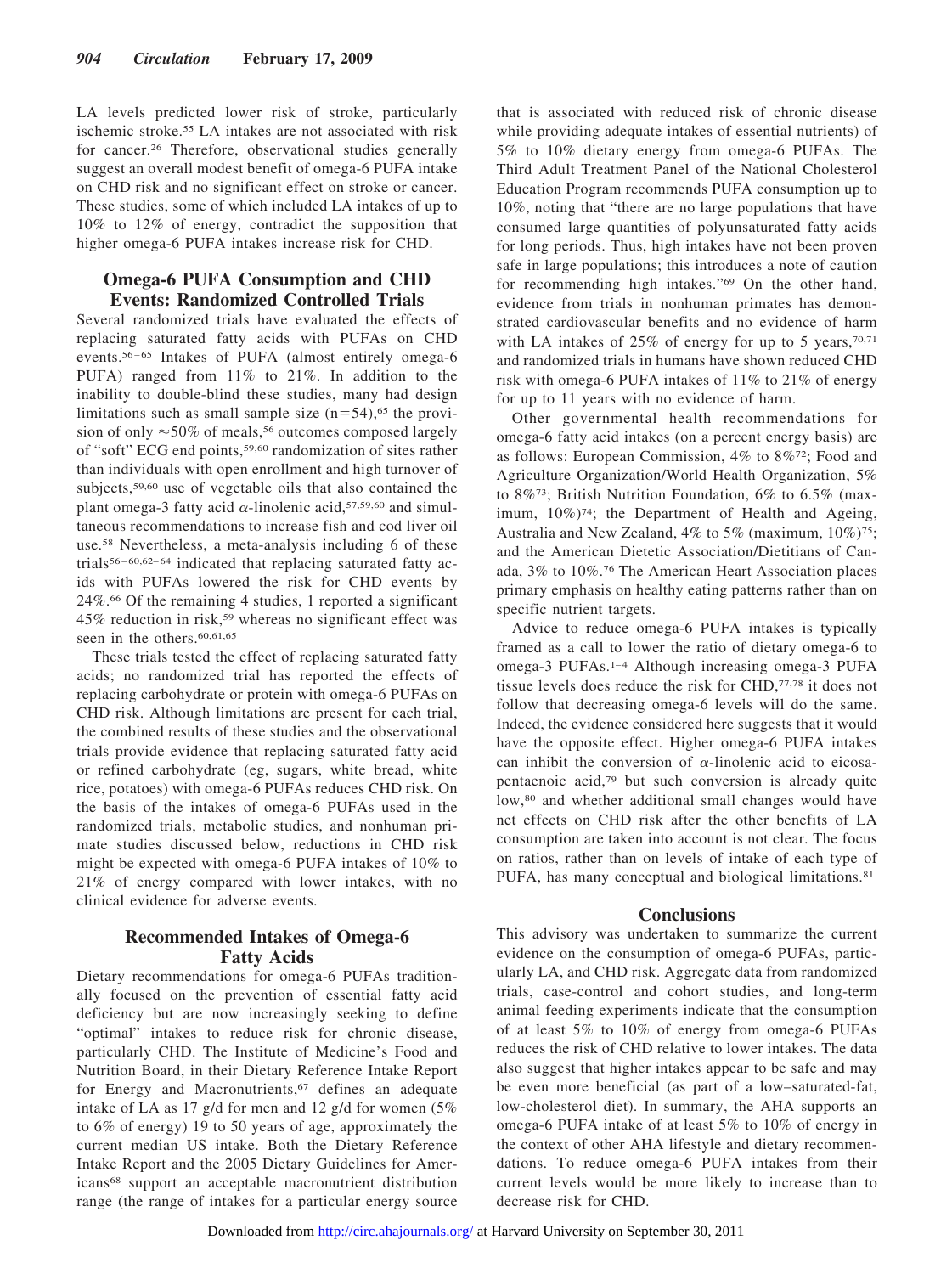### **Disclosures**

#### **Writing Group Disclosures**

| <b>Writing Group</b><br>Member | Employment                                            | Research Grant                            | Other Research<br>Support        | Speakers' Bureau/<br>Honoraria                      | Ownership<br>Interest | Consultant/<br><b>Advisory Board</b>           | <b>Other</b> |
|--------------------------------|-------------------------------------------------------|-------------------------------------------|----------------------------------|-----------------------------------------------------|-----------------------|------------------------------------------------|--------------|
| William S.<br>Harris           | Sanford Research.<br>University of South<br>Dakota    | Monsanto+                                 | None                             | None                                                | None                  | Monsanto Co.*<br>Unilever*                     | None         |
| Lawrence J.<br>Appel           | John Hopkins University                               | None                                      | None                             | None                                                | None                  | None                                           | None         |
| Marquerite<br>M. Engler        | University of California.<br>San Francisco            | None                                      | None                             | None                                                | None                  | None                                           | None         |
| Mary B.<br>Engler              | University of California,<br>San Francisco            | None                                      | None                             | None                                                | None                  | None                                           | None         |
| Penny<br>Kris-Etherton         | Pennsylvania State<br>University                      | None                                      | California Walnut<br>Commission+ | None                                                | None                  | California Walnut<br>Commission,*<br>Unilever* | None         |
| Dariush<br>Mozaffarian         | <b>Harvard Medical School</b>                         | GSK,† Sigma-Tau,†<br>Pronova <sup>+</sup> | None                             | International Life Sciences<br>Institute,* Aramark* | None                  | None                                           | None         |
| Eric Rimm                      | Harvard School of<br><b>Public Health</b>             | None                                      | None                             | None                                                | None                  | None                                           | None         |
| Lawrence L.<br>Rudel           | <b>Wake Forest University</b><br>School of Medicine   | None                                      | None                             | None                                                | None                  | None                                           | None         |
| <b>Frank Sacks</b>             | Harvard<br>University/Brigham and<br>Women's Hospital | None                                      | None                             | None                                                | None                  | None                                           | None         |

This table represents the relationships of writing group members that may be perceived as actual or reasonably perceived conflicts of interest as reported on the Disclosure Questionnaire, which all members of the writing group are required to complete and submit. A relationship is considered to be "significant" if (1) the person receives \$10 000 or more during any 12-month period, or 5% or more of the person's gross income; or (2) the person owns 5% or more of the voting stock or share of the entity, or owns \$10 000 or more of the fair market value of the entity. A relationship is considered to be "modest" if it is less than "significant" under the preceding definition. \*Modest.

†Significant.

#### **Reviewer Disclosures**

| Reviewer          | Employment                                                   | <b>Research Grant</b>                                                          | <b>Other</b><br>Research<br>Support | <b>Speakers</b><br>Bureau/Honoraria | Expert<br>Witness | Ownership<br>Interest | Consultant/Advisory Board                                | Other |
|-------------------|--------------------------------------------------------------|--------------------------------------------------------------------------------|-------------------------------------|-------------------------------------|-------------------|-----------------------|----------------------------------------------------------|-------|
| Scott Grundy      | University of Texas<br>Southwestern<br><b>Medical Center</b> | Donald W. Reynolds<br>Cardiovascular<br>Center, † Merck<br>Project, † Abbott † | None                                | None                                | None              | None                  | Merck,* Merck Schering Plough,*<br>AstraZeneca.* Pfizer* | None  |
| Ronald<br>Kauss   | Children's Hospital<br>Oakland Research<br>Institute         | Abbott<br>Laboratories.*<br>Merck.*<br>Merck/Schering-<br>Plough*              | None                                | None                                | None              | None                  | Merck.* Pfizer*                                          | None  |
| <b>Neil Stone</b> | Northwestern<br>University                                   | None                                                                           | None                                | Unilever*                           | None              | None                  | Unilever*                                                | None  |

This table represents the relationships of reviewers that may be perceived as actual or reasonably perceived conflicts of interest as reported on the Disclosure Questionnaire, which all reviewers are required to complete and submit. A relationship is considered to be "significant" if (1) the person receives \$10 000 or more during any 12-month period, or 5% or more of the person's gross income; or (2) the person owns 5% or more of the voting stock or share of the entity, or owns \$10 000 or more of the fair market value of the entity. A relationship is considered to be "modest" if it is less than "significant" under the preceding definition.

\*Modest.

#### †Significant.

#### **References**

- 1. Sears B. *The Omega Rx Zone: The Miracle of the New High-Dose Fish Oil*. New York, NY: HarperCollins; 2003.
- 2. Simopoulos AP. The importance of the omega-6/omega-3 fatty acid ratio in cardiovascular disease and other chronic diseases. *Exp Biol Med (Maywood)*. 2008;233:674 – 688.
- 3. Simopoulos AP, Leaf A, Salem N Jr. Essentiality of and recommended dietary intakes for omega-6 and omega-3 fatty acids. *Ann Nutr Metab*. 1999;43:127–130.
- 4. Hamazaki T, Okuyama H. The Japan Society for Lipid Nutrition recommends to reduce the intake of linoleic acid: a review and critique of the scientific evidence. *World Rev Nutr Diet*. 2003;92:109 –132.
- 5. Nelson GJ, Schmidt PC, Bartolini G, Kelley DS, Phinney SD, Kyle D, Silbermann S, Schaefer EJ. The effect of dietary arachidonic acid on

plasma lipoprotein distributions, apoproteins, blood lipid levels, and tissue fatty acid composition in humans. *Lipids*. 1997;32:427– 433.

- 6. Ferretti A, Nelson GJ, Schmidt PC, Kelley DS, Bartolini G, Flanagan VP. Increased dietary arachidonic acid enhances the synthesis of vasoactive eicosanoids in humans. *Lipids*. 1997;32:435– 439.
- 7. Kelley DS, Taylor PC, Nelson GJ, Schmidt PC, Mackey BE, Kyle D. Effects of dietary arachidonic acid on human immune response. *Lipids*. 1997;32:449 – 456.
- 8. Nelson GJ, Schmidt PC, Bartolini G Kelley DS, Kyle D. The effect of dietary arachidonic acid on platelet function, platelet fatty acid composition, and blood coagulation in humans. *Lipids*. 1997;32:421– 425.
- 9. Moshfegh A, Goldman J, Cleveland L. What we eat in America: NHANES 2001–2002: usual nutrient intakes from food compared to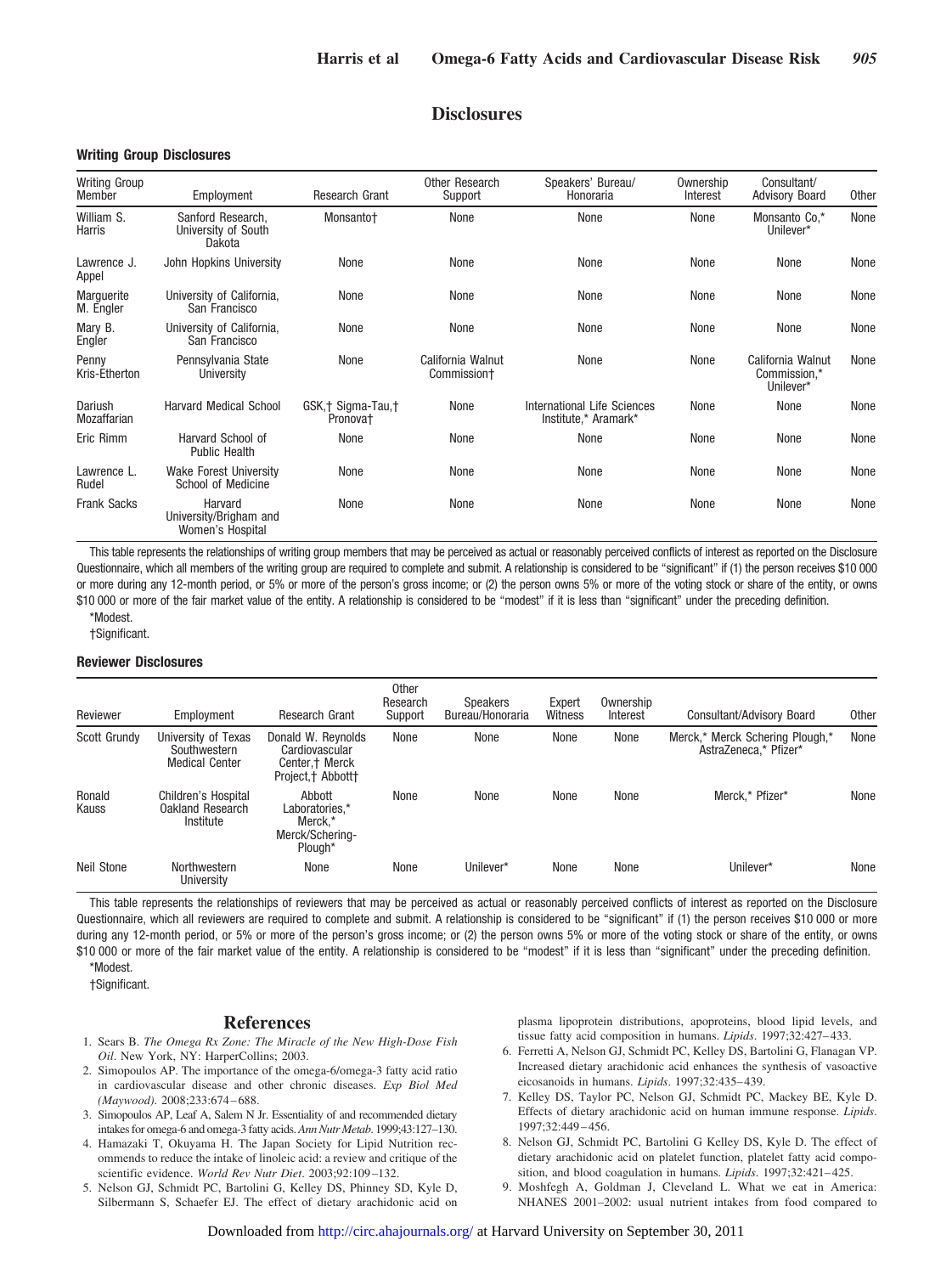dietary reference intakes. Beltsville, Md: US Department of Agriculture, Agricultural Research Service; 2005. Available at: http://www.ars.usda.gov/SP2UserFiles/Place/12355000/pdf/usualintaketables2001– 02.pdf. Accessed December 20, 2008.

- 10. Libby P. Inflammation and cardiovascular disease mechanisms. *Am J Clin Nutr*. 2006;83:456S– 460S.
- 11. Serhan CN. Lipoxins and aspirin-triggered 15-epi-lipoxins are the first lipid mediators of endogenous anti-inflammation and resolution. *Prostaglandins Leukot Essent Fatty Acids*. 2005;73:141–162.
- 12. Node K, Huo Y, Ruan X, Yang B, Spiecker M, Ley K, Zeldin DC, Liao JK. Anti-inflammatory properties of cytochrome P450 epoxygenasederived eicosanoids. *Science*. 1999;285:1276 –1279.
- 13. Oltman CL, Weintraub NL, VanRollins M, Dellsperger KC. Epoxyeicosatrienoic acids and dihydroxyeicosatrienoic acids are potent vasodilators in the canine coronary microcirculation. *Circ Res*. 1998;83:932–939.
- 14. Mohrhauer H, Holman RT. The effect of dose level of essential fatty acids upon fatty acid composition of rat liver. *J Lipid Res*. 1963;4:151–159.
- 15. Sarkkinen ES, Agren JJ, Ahola I, Ovaskainen ML, Uusitupa MI. Fatty acid composition of serum cholesterol esters, and erythrocyte and platelet membranes as indicators of long-term adherence to fat-modified diets. *Am J Clin Nutr*. 1994;59:364 –370.
- 16. Hussein N, Ah-Sing E, Wilkinson P, Leach C, Griffin BA, Millward DJ. Long-chain conversion of [<sup>13</sup>C]linoleic acid and alpha-linolenic acid in response to marked changes in their dietary intake in men. *J Lipid Res*. 2005;46:269–280.
- 17. De Caterina R, Liao JK, Libby P. Fatty acid modulation of endothelial activation. *Am J Clin Nutr*. 2000;71:213S–223S.
- 18. Ferrucci L, Cherubini A, Bandinelli S, Bartali B, Corsi A, Lauretani F, Martin A, Andres-Lacueva C, Senin U, Guralnik JM. Relationship of plasma polyunsaturated fatty acids to circulating inflammatory markers. *J Clin Endocrinol Metab*. 2006;91:439 – 446.
- 19. Kusumoto A, Ishikura Y, Kawashima H, Kiso Y, Takai S, Miyazaki M. Effects of arachidonate-enriched triacylglycerol supplementation on serum fatty acids and platelet aggregation in healthy male subjects with a fish diet. *Br J Nutr*. 2007;98:626 – 635.
- 20. Pischon T, Hankinson SE, Hotamisligil GS, Rifai N, Willett WC, Rimm EB. Habitual dietary intake of n-3 and n-6 fatty acids in relation to inflammatory markers among US men and women. *Circulation*. 2003;108:155–160.
- 21. Tsimikas S, Philis-Tsimikas A, Alexopoulos S, Sigari F, Lee C, Reaven PD. LDL isolated from Greek subjects on a typical diet or from American subjects on an oleate-supplemented diet induces less monocyte chemotaxis and adhesion when exposed to oxidative stress. *Arterioscler Thromb Vasc Biol*. 1999;19:122–130.
- 22. Steinberg D, Parthasarathy S, Carew TE, Khoo JC, Witztum JL. Beyond cholesterol: modifications of low-density lipoprotein that increase its atherogenicity. *N Engl J Med*. 1989;320:915–924.
- 23. Tsimikas S. Oxidative biomarkers in the diagnosis and prognosis of cardiovascular disease. *Am J Cardiol*. 2006;98:9P–17P.
- 24. Bleys J, Miller ER 3rd, Pastor-Barriuso R, Appel LJ, Guallar E. Vitaminmineral supplementation and the progression of atherosclerosis: a meta-analysis of randomized controlled trials. *Am J Clin Nutr*. 2006;84:880-887.
- 25. Galassetti P, Pontello A. Dietary effects on oxidation of low-density lipoprotein and atherogenesis. *Curr Atheroscler Rep*. 2006;8:523–529.
- 26. Zock PL, Katan MB. Linoleic acid intake and cancer risk: a review and meta-analysis. *Am J Clin Nutr*. 1998;68:142–153.
- 27. Mensink RP, Zock PL, Kester AD, Katan MB. Effects of dietary fatty acids and carbohydrates on the ratio of serum total to HDL cholesterol and on serum lipids and apolipoproteins: a meta-analysis of 60 controlled trials. *Am J Clin Nutr*. 2003;77:1146 –1155.
- 28. Siguel E. A new relationship between total/high density lipoprotein cholesterol and polyunsaturated fatty acids. *Lipids*. 1996;31(suppl):S51–S56.
- 29. Mensink RP, Katan MB. Effect of dietary fatty acids on serum lipids and lipoproteins: a meta-analysis of 27 trials. *Arterioscler Thromb*. 1992;12:911–919.
- 30. Summers LK, Fielding BA, Bradshaw HA, Ilic V, Beysen C, Clark ML, Moore NR, Frayn KN. Substituting dietary saturated fat with polyunsaturated fat changes abdominal fat distribution and improves insulin sensitivity. *Diabetologia*. 2002;45:369 –377.
- 31. Salmeron J, Hu FB, Manson JE, Stampfer MJ, Colditz GA, Rimm EB, Willett WC. Dietary fat intake and risk of type 2 diabetes in women. *Am J Clin Nutr*. 2001;73:1019 –1026.
- 32. Grimsgaard S, Bonaa KH, Jacobsen BK, Bjerve KS. Plasma saturated and linoleic fatty acids are independently associated with blood pressure. *Hypertension*. 1999;34:478 – 483.
- 33. Mozaffarian D, Rimm EB, Herrington DM. Dietary fats, carbohydrate, and progression of coronary atherosclerosis in postmenopausal women. *Am J Clin Nutr*. 2004;80:1175–1184.
- 34. Keys A, Menotti A, Karvonen MJ, Aravanis C, Blackburn H, Buzina R, Djordjevic BS, Dontas AS, Fidanza F, Keys MH. The diet and 15-year death rate in the Seven Countries Study. *Am J Epidemiol*. 1986;124:903–915.
- 35. Hegsted DM, Ausman LM. Diet, alcohol and coronary heart disease in men. *J Nutr*. 1988;118:1184 –1189.
- 36. Djousse L, Pankow JS, Eckfeldt JH, Folsom AR, Hopkins PN, Province MA, Hong Y, Ellison RC. Relation between dietary linolenic acid and coronary artery disease in the National Heart, Lung, and Blood Institute Family Heart Study. *Am J Clin Nutr*. 2001;74:612– 619.
- 37. Willett WC. *Nutritional Epidemiology*. 2nd ed. New York, NY: Oxford University Press; 1998.
- 38. Harris WS, Poston WC, Haddock CK. Tissue n-3 and n-6 fatty acids and risk for coronary heart disease events. *Atherosclerosis*. 2007;193:1–10.
- 39. Kark JD, Kaufmann NA, Binka F, Goldberger N, Berry EM. Adipose tissue n-6 fatty acids and acute myocardial infarction in a population consuming a diet high in polyunsaturated fatty acids. *Am J Clin Nutr*. 2003;77:796–802.
- 40. Pietinen P, Ascherio A, Korhonen P, Hartman AM, Willett WC, Albanes D, Virtamo J. Intake of fatty acids and risk of coronary heart disease in a cohort of Finnish men: the Alpha-Tocopherol, Beta-Carotene Cancer Prevention Study. *Am J Epidemiol*. 1997;145:876 – 887.
- 41. Esrey KL, Joseph L, Grover SA. Relationship between dietary intake and coronary heart disease mortality: Lipid Research Clinics Prevalence Follow-Up Study. *J Clin Epidemiol*. 1996;49:211–216.
- 42. McGee DL, Reed DM, Yano K, Kagan A, Tillotson J. Ten-year incidence of coronary heart disease in the Honolulu Heart Program: relationship to nutrient intake. *Am J Epidemiol*. 1984;119:667– 676.
- 43. Dolecek TA. Epidemiological evidence of relationships between dietary polyunsaturated fatty acids and mortality in the Multiple Risk Factor Intervention Trial. *Proc Soc Exp Biol Med*. 1992;200:177–182.
- 44. Kushi LH, Lew RA, Stare FJ, Ellison CR, el Lozy M, Bourke G, Daly L, Graham I,Hickey N, Mulcahy R. Diet and 20-year mortality from coronary heart disease: the Ireland-Boston Diet-Heart Study. *N Engl J Med*. 1985;312:811–818.
- 45. Ascherio A, Rimm EB, Giovannucci EL, Spiegelman D, Stampfer M, Willett WC. Dietary fat and risk of coronary heart disease in men: cohort follow up study in the United States. *BMJ*. 1996;313:84 –90.
- 46. Mozaffarian D, Ascherio A, Hu FB, Stampfer MJ, Willett WC, Siscovick DS, Rimm EB. Interplay between different polyunsaturated fatty acids and risk of coronary heart disease in men. *Circulation*. 2005;111:157–164.
- 47. Shekelle RB, Shryock AM, Paul O, Lepper M, Stamler J, Liu S, Raynor WJ Jr. Diet, serum cholesterol and death from coronary heart disease: the Western Electric Study. *N Engl J Med*. 1981;304:65–70.
- 48. Laaksonen DE, Nyyssonen K, Niskanen L, Rissanen TH, Salonen JT. Prediction of cardiovascular mortality in middle-aged men by dietary and serum linoleic and polyunsaturated fatty acids. *Arch Intern Med*. 2005;165:193–199.
- 49. Oh K, Hu FB, Manson JE, Stampfer JM, Willett WC. Dietary fat intake and risk of coronary heart disease in women: 20 years of follow-up of the Nurses' Health Study. Am J Epidemiol. 2005;161:672-679.
- 50. Iso H, Stampfer MJ, Manson JE, Rexrode K, Hu F, Hennekens CH, Colditz GA, Speizer FE, Willett WC. Prospective study of fat and protein intake and risk of intraparenchymal hemorrhage in women. *Circulation*. 2001;103:856–863.
- 51. He K, Merchant A, Rimm EB, Rosner BA, Stampfer MJ, Willett WC, Ascherio A. Dietary fat intake and risk of stroke in male US healthcare professionals: 14 year prospective cohort study. *BMJ*. 2003;327:777–782.
- 52. Gillman MW, Cupples LA, Millen BE, Ellison RC, Wolf PA. Inverse association of dietary fat with development of ischemic stroke in men. *JAMA*. 1997;278:2145–2150.
- 53. Iso H, Sato S, Kitamura A, Naito Y, Shimamoto T, Komachi Y. Fat and protein intakes and risk of intraparenchymal hemorrhage among middle-aged Japanese. *Am J Epidemiol*. 2003;157:32–39.
- 54. Sauvaget C, Nagano J, Hayashi M, Yamada M. Animal protein, animal fat, and cholesterol intakes and risk of cerebral infarction mortality in the Adult Health Study. *Stroke*. 2004;35:1531–1537.
- 55. Iso H, Sato S, Umemura U, Kudo M, Koike K, Kitamura A, Imano H, Okamura T, Naito Y, Shimamoto T. Linoleic acid, other fatty acids, and the risk of stroke. *Stroke*. 2002;33:2086 –2093.
- 56. Dayton S, Pearce ML, Goldman H, Harnish A, Plotkin D, Shickman M, Winfield M, Zager A, Dixon W. Controlled trial of a diet high in unsaturated fat for prevention of atherosclerotic complications. *Lancet*. 1968;2:1060–1062.
- 57. Controlled trial of soya-bean oil in myocardial infarction. *Lancet*. 1968; 2:693– 699.
- 58. Leren P. The Oslo Diet–Heart Study: eleven-year report. *Circulation*. 1970;42:935–942.
- 59. Turpeinen O, Karvonen MJ, Pekkarinen M, Miettinen M, Elosuo R, Paavilainen E. Dietary prevention of coronary heart disease: the Finnish Mental Hospital Study. *Int J Epidemiol*. 1979;8:99 –118.